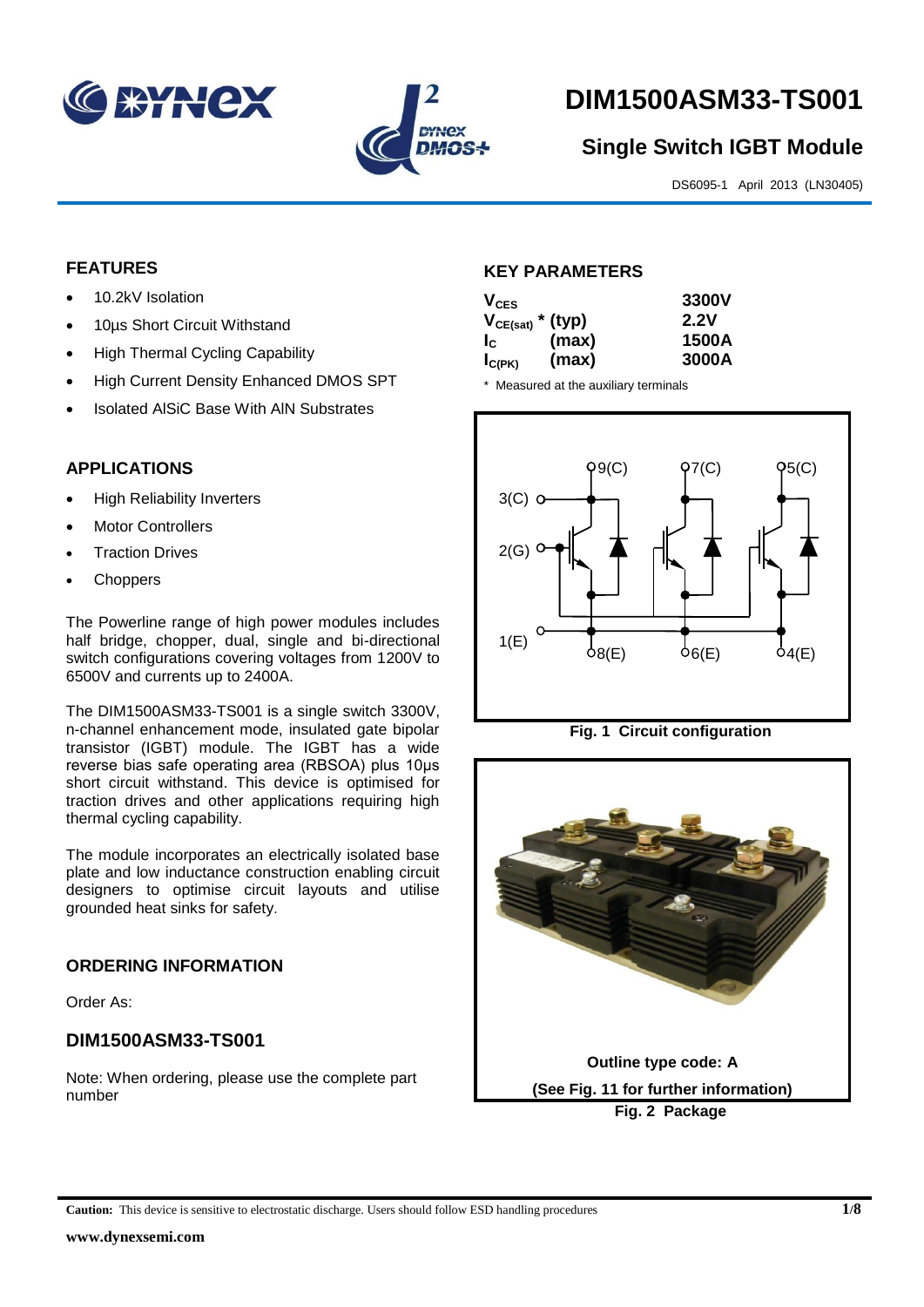# **ABSOLUTE MAXIMUM RATINGS**

Stresses above those listed under 'Absolute Maximum Ratings' may cause permanent damage to the device. In extreme conditions, as with all semiconductors, this may include potentially hazardous rupture of the package. Appropriate safety precautions should always be followed. Exposure to Absolute Maximum Ratings may affect device reliability.

### **Tcase = 25°C unless stated otherwise**

| Symbol            | <b>Parameter</b>                  | <b>Test Conditions</b>                                   | Max. | <b>Units</b> |
|-------------------|-----------------------------------|----------------------------------------------------------|------|--------------|
| $V_{CES}$         | Collector-emitter voltage         | $V_{GF} = 0V$                                            | 3300 | V            |
| $V_{GES}$         | Gate-emitter voltage              |                                                          | ±20  | V            |
| $I_{\rm C}$       | Continuous collector current      | $T_{\text{case}} = 110^{\circ}C$                         | 1500 | A            |
| $I_{C(PK)}$       | Peak collector current            | 1ms, $T_{\text{case}} = 140^{\circ}$ C                   | 3000 | A            |
| $P_{max}$         | Max. transistor power dissipation | $T_{\text{case}} = 25^{\circ}C$ , $T_i = 150^{\circ}C$   | 15.6 | kW           |
| $I^2t$            | Diode $I^2t$ value                | $V_R = 0$ , $t_p = 10$ ms, $T_i = 150$ <sup>o</sup> C    | 720  | $kA^2s$      |
| V <sub>isol</sub> | Isolation voltage - per module    | Commoned terminals to base plate.<br>AC RMS, 1 min, 50Hz | 10.2 | kV           |
| $Q_{PD}$          | Partial discharge - per module    | IEC1287, $V_1$ = 6900V, $V_2$ = 5100V, 50Hz RMS          | 10   | рC           |

# **THERMAL AND MECHANICAL RATINGS**

| Internal insulation material:     | AIN          |
|-----------------------------------|--------------|
| Baseplate material:               | <b>AISiC</b> |
| Creepage distance:                | 56mm         |
| Clearance:                        | 26mm         |
| CTI (Comparative Tracking Index): | >600         |

| Symbol                     | <b>Parameter</b>                                      | <b>Test Conditions</b>                        | Min | Typ.           | Max | <b>Units</b>    |
|----------------------------|-------------------------------------------------------|-----------------------------------------------|-----|----------------|-----|-----------------|
| $R_{th(j-c)}$              | Thermal resistance – transistor                       | Continuous dissipation -<br>junction to case  |     |                | 8   | °C/kW           |
| $R_{th(i-c)}$              | Thermal resistance - diode                            | Continuous dissipation -<br>junction to case  |     |                | 16  | °C/kW           |
| $R_{th(c-h)}$              | Thermal resistance -<br>case to heatsink (per module) | Mounting torque 5Nm<br>(with mounting grease) | ٠   |                | 6   | °C/kW           |
| $\mathsf{T}_{\mathsf{i}}$  | Junction temperature                                  | Transistor                                    |     | $\blacksquare$ | 150 | $^{\circ}C$     |
|                            |                                                       | Diode                                         | ٠   |                | 150 | $\rm ^{\circ}C$ |
| ${\mathsf T}_{\text{stg}}$ | Storage temperature range                             | $\overline{\phantom{a}}$                      | -40 | $\blacksquare$ | 125 | $^{\circ}C$     |
|                            |                                                       | Mounting - M6                                 |     |                | 5   | Nm              |
|                            | Screw torque                                          | Electrical connections - M4                   |     |                | 2   | Nm              |
|                            |                                                       | Electrical connections - M8                   |     |                | 10  | Nm              |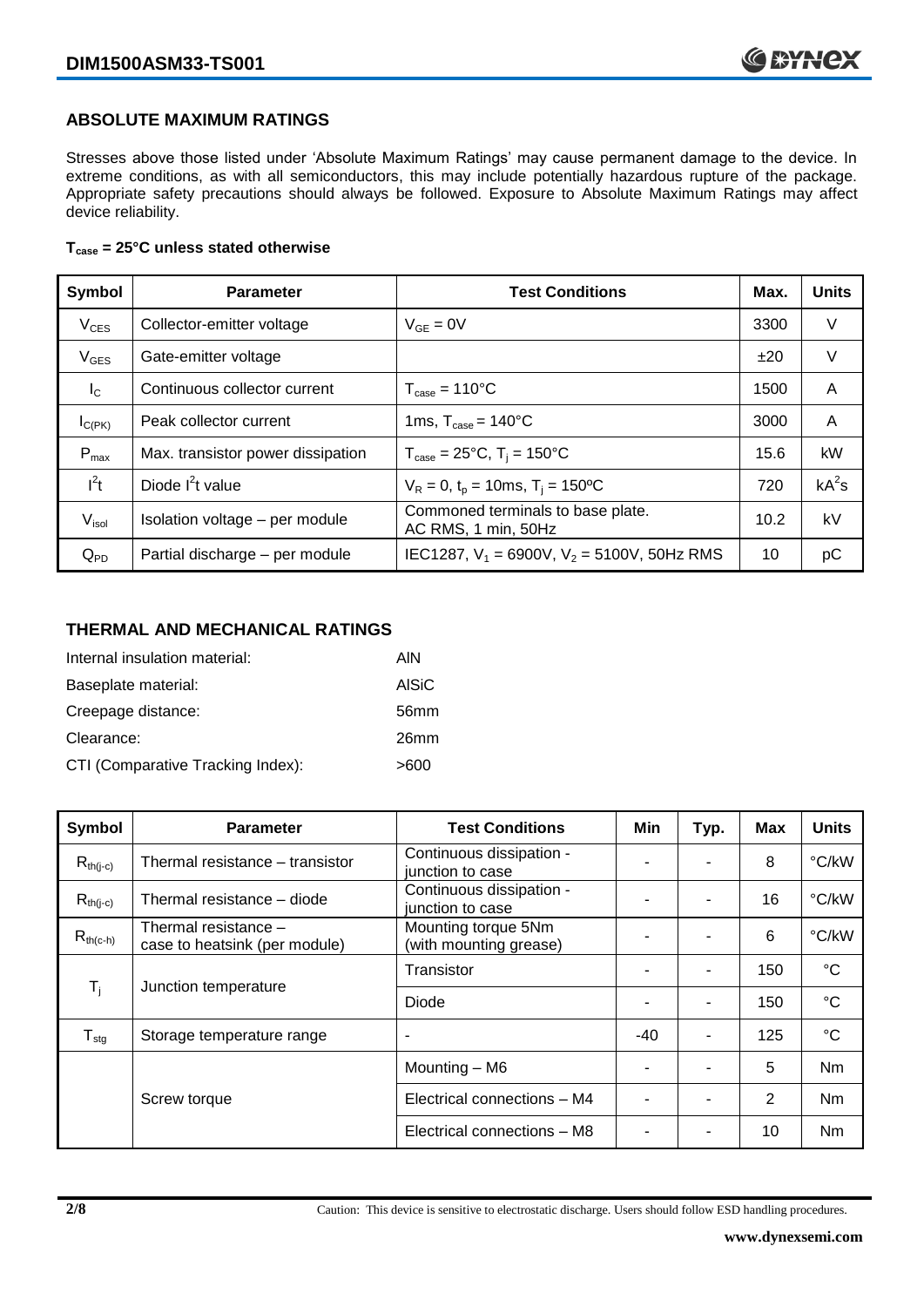# **ELECTRICAL CHARACTERISTICS**

# **Tcase = 25°C unless stated otherwise.**

| <b>Symbol</b>              | <b>Parameter</b>                        | <b>Test Conditions</b>                                                                                                                                   | Min | <b>Typ</b> | Max | <b>Units</b> |
|----------------------------|-----------------------------------------|----------------------------------------------------------------------------------------------------------------------------------------------------------|-----|------------|-----|--------------|
|                            | Collector cut-off current               | $V_{GE} = 0V$ , $V_{CE} = V_{CES}$                                                                                                                       |     |            | 5   | mA           |
| $I_{\text{CES}}$           |                                         | $V_{GF} = 0V$ , $V_{CE} = V_{CES}$ , $T_{case} = 125$ °C                                                                                                 |     |            | 90  | mA           |
|                            |                                         | $V_{GF} = 0V$ , $V_{CF} = V_{CES}$ , $T_{case} = 150^{\circ}C$                                                                                           |     |            | 150 | mA           |
| $I_{\text{GES}}$           | Gate leakage current                    | $V_{GE} = \pm 20V$ , $V_{CE} = 0V$                                                                                                                       |     |            | 1   | μA           |
| $V_{GE(TH)}$               | Gate threshold voltage                  | $I_{C} = 120 \text{mA}, V_{GE} = V_{CE}$                                                                                                                 |     | 5.7        |     | $\vee$       |
|                            |                                         | $V_{GF}$ = 15V, $I_C$ = 1500A                                                                                                                            |     | 2.2        |     | $\vee$       |
| $V_{CE(sat)}$ <sup>†</sup> | Collector-emitter<br>saturation voltage | $V_{GE}$ = 15V, $I_C$ = 1500A, $T_i$ = 125°C                                                                                                             |     | 2.8        |     | $\vee$       |
|                            |                                         | $V_{GE}$ = 15V, $I_C$ = 1500A, $T_i$ = 150°C                                                                                                             |     | 3.0        |     | $\vee$       |
| $I_F$                      | Diode forward current                   | DC                                                                                                                                                       |     | 1500       |     | A            |
| $I_{FM}$                   | Diode maximum forward current           | $t_p = 1$ ms                                                                                                                                             |     | 3000       |     | A            |
|                            |                                         | $I_F = 1500A$                                                                                                                                            |     | 2.4        |     | $\vee$       |
| $V_F$ <sup>†</sup>         | Diode forward voltage                   | $I_F = 1500A$ , $T_i = 125^{\circ}C$                                                                                                                     |     | 2.5        |     | $\vee$       |
|                            |                                         | $I_F = 1500A$ , $T_i = 150^{\circ}C$                                                                                                                     |     | 2.4        |     | $\vee$       |
| $C_{\text{ies}}$           | Input capacitance                       | $V_{CE} = 25V$ , $V_{GE} = 0V$ , $f = 1MHz$                                                                                                              |     | 260        |     | nF           |
| $Q_q$                      | Gate charge                             | $±15V$ Including external $C_{qe}$                                                                                                                       |     | 25         |     | $\mu$ C      |
| $C_{res}$                  | Reverse transfer capacitance            | $V_{CE} = 25V$ , $V_{GE} = 0V$ , $f = 1MHz$                                                                                                              |     | 6          |     | nF           |
| $L_M$                      | Module inductance                       |                                                                                                                                                          |     | 10         |     | nH           |
| $R_{INT}$                  | Internal transistor resistance          |                                                                                                                                                          |     | 90         |     | $\mu\Omega$  |
| SC <sub>Data</sub>         | Short circuit current, I <sub>SC</sub>  | $T_i = 150^{\circ}C$ , $V_{CC} = 2500V$<br>$t_p \le 10 \mu s$ , $V_{GE} \le 15V$<br>$V_{CE \ (max)} = V_{CES} - L^{\dagger} \times dl/dt$<br>IEC 60747-9 |     | 5500       |     | A            |

## **Note:**

 $\dagger$  Measured at the auxiliary terminals

 $\check{}$  L is the circuit inductance + L<sub>M</sub>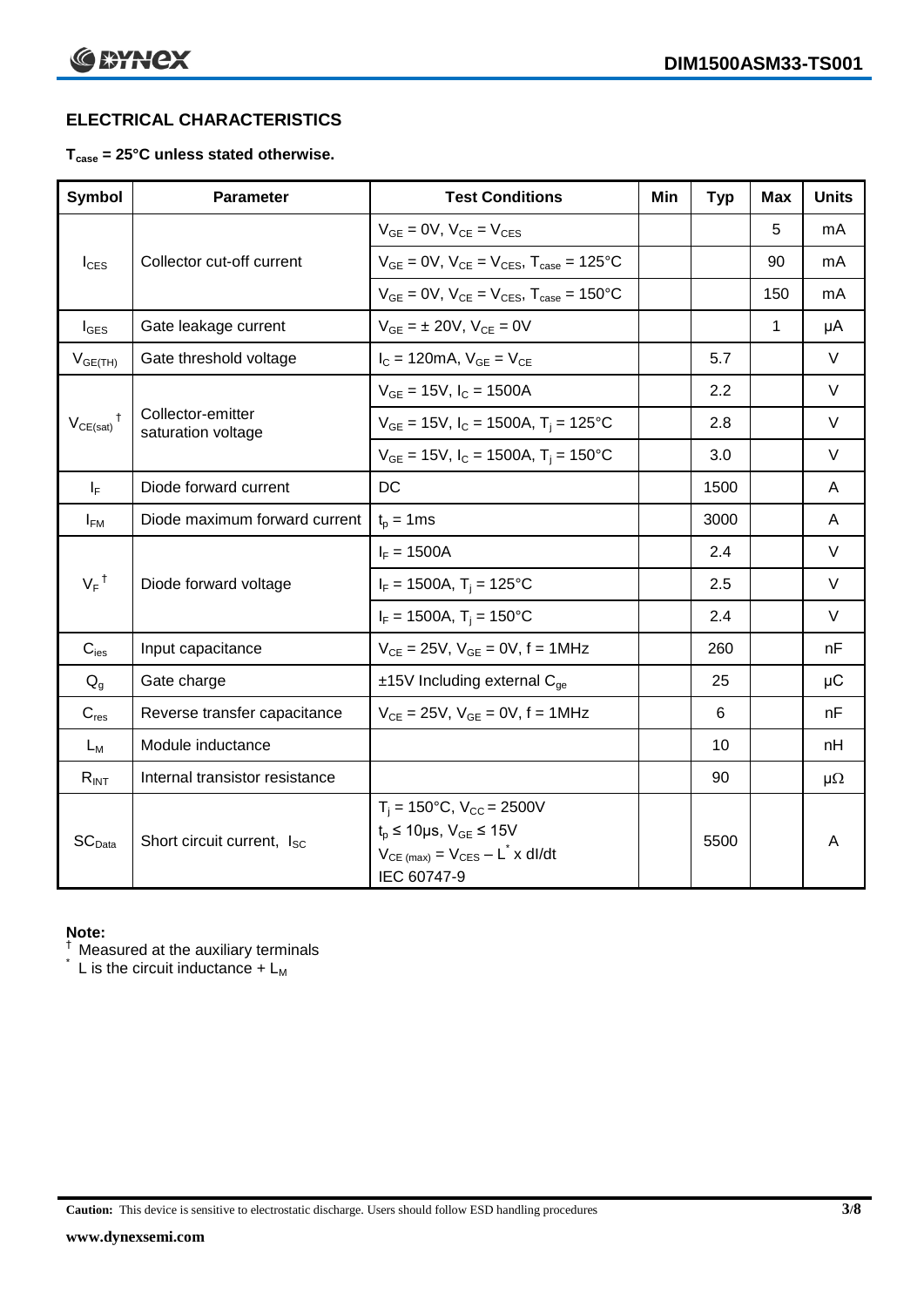# **ELECTRICAL CHARACTERISTICS**

**Tcase = 25°C unless stated otherwise**

| Symbol              | <b>Parameter</b>               | <b>Test Conditions</b>                               | Min | Typ. | <b>Max</b> | <b>Units</b> |
|---------------------|--------------------------------|------------------------------------------------------|-----|------|------------|--------------|
| $t_{d(\text{off})}$ | Turn-off delay time            | $I_c = 1500A$                                        |     | 2700 |            | ns           |
| t                   | Fall time                      | $V_{GF} = \pm 15V$                                   |     | 520  |            | ns           |
| $E_{OFF}$           | Turn-off energy loss           | $V_{CE} = 1800V$                                     |     | 2900 |            | mJ           |
| $t_{d(on)}$         | Turn-on delay time             | $R_{q(ON)} = 1.65\Omega$<br>$R_{g(OFF)} = 1.5\Omega$ |     | 1000 |            | ns           |
| t,                  | Rise time                      | $C_{GE} = 330nF$                                     |     | 400  |            | ns           |
| $E_{ON}$            | Turn-on energy loss            | $L_s \sim 150$ nH                                    |     | 1900 |            | mJ           |
| $Q_{rr}$            | Diode reverse recovery charge  | $I_F = 1500A$                                        |     | 850  |            | $\mu$ C      |
| $I_{rr}$            | Diode reverse recovery current | $V_{CE} = 1800V$                                     |     | 920  |            | A            |
| $E_{rec}$           | Diode reverse recovery energy  | $dl_F/dt = 4000A/\mu s$                              |     | 1000 |            | mJ           |

# **Tcase = 125°C unless stated otherwise**

| Symbol                         | <b>Parameter</b>               | <b>Test Conditions</b>                               | Min | Typ. | <b>Max</b> | <b>Units</b> |
|--------------------------------|--------------------------------|------------------------------------------------------|-----|------|------------|--------------|
| $\mathfrak{r}_{\text{d(off)}}$ | Turn-off delay time            | $I_c = 1500A$                                        |     | 2750 |            | ns           |
| t,                             | Fall time                      | $V_{GE} = \pm 15V$                                   |     | 570  |            | ns           |
| $E_{OFF}$                      | Turn-off energy loss           | $V_{CE} = 1800V$                                     |     | 3250 |            | mJ           |
| $t_{d(on)}$                    | Turn-on delay time             | $R_{g(ON)} = 1.65\Omega$<br>$R_{q(OFF)} = 1.5\Omega$ |     | 1020 |            | ns           |
| t,                             | Rise time                      | $C_{GE} = 330nF$                                     |     | 420  |            | ns           |
| $E_{ON}$                       | Turn-on energy loss            | $L_s \sim 150$ nH                                    |     | 2500 |            | mJ           |
| $Q_{rr}$                       | Diode reverse recovery charge  | $I_F = 1500A$                                        |     | 1400 |            | μC           |
| $I_{rr}$                       | Diode reverse recovery current | $V_{CE} = 1800V$                                     |     | 1160 |            | A            |
| $E_{rec}$                      | Diode reverse recovery energy  | $dl_F/dt = 4000A/\mu s$                              |     | 1700 |            | mJ           |

# **Tcase = 150°C unless stated otherwise**

| Symbol       | <b>Parameter</b>               | <b>Test Conditions</b>                               | Min | Typ. | <b>Max</b> | <b>Units</b> |
|--------------|--------------------------------|------------------------------------------------------|-----|------|------------|--------------|
| $t_{d(off)}$ | Turn-off delay time            | $I_c = 1500A$                                        |     | 2800 |            | ns           |
| tr           | Fall time                      | $V_{GF} = \pm 15V$                                   |     | 550  |            | ns           |
| $E_{OFF}$    | Turn-off energy loss           | $V_{CF} = 1800V$                                     |     | 3450 |            | mJ           |
| $t_{d(on)}$  | Turn-on delay time             | $R_{g(ON)} = 1.65\Omega$<br>$R_{g(OFF)} = 1.5\Omega$ |     | 1030 |            | ns           |
| $t_{r}$      | Rise time                      | $C_{GE} = 330nF$                                     |     | 430  |            | ns           |
| $E_{ON}$     | Turn-on energy loss            | $L_s \sim 150$ nH                                    |     | 2750 |            | mJ           |
| $Q_{rr}$     | Diode reverse recovery charge  | $I_F = 1500A$                                        |     | 1600 |            | μC           |
| $I_{rr}$     | Diode reverse recovery current | $V_{CE} = 1800V$                                     |     | 1200 |            | A            |
| $E_{rec}$    | Diode reverse recovery energy  | $dl_F/dt = 4000A/\mu s$                              |     | 1950 |            | mJ           |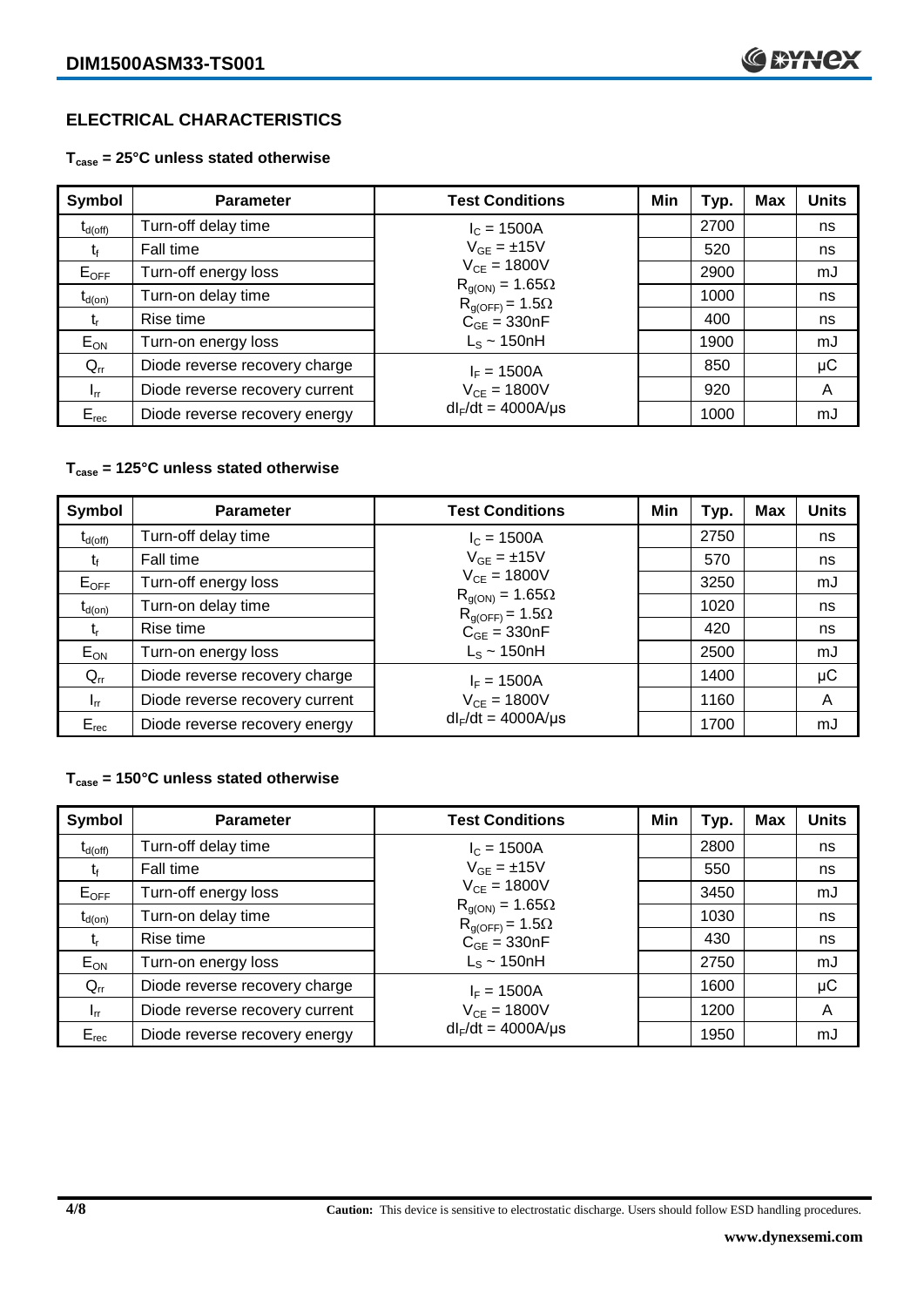



**Caution:** This device is sensitive to electrostatic discharge. Users should follow ESD handling procedures **5/8**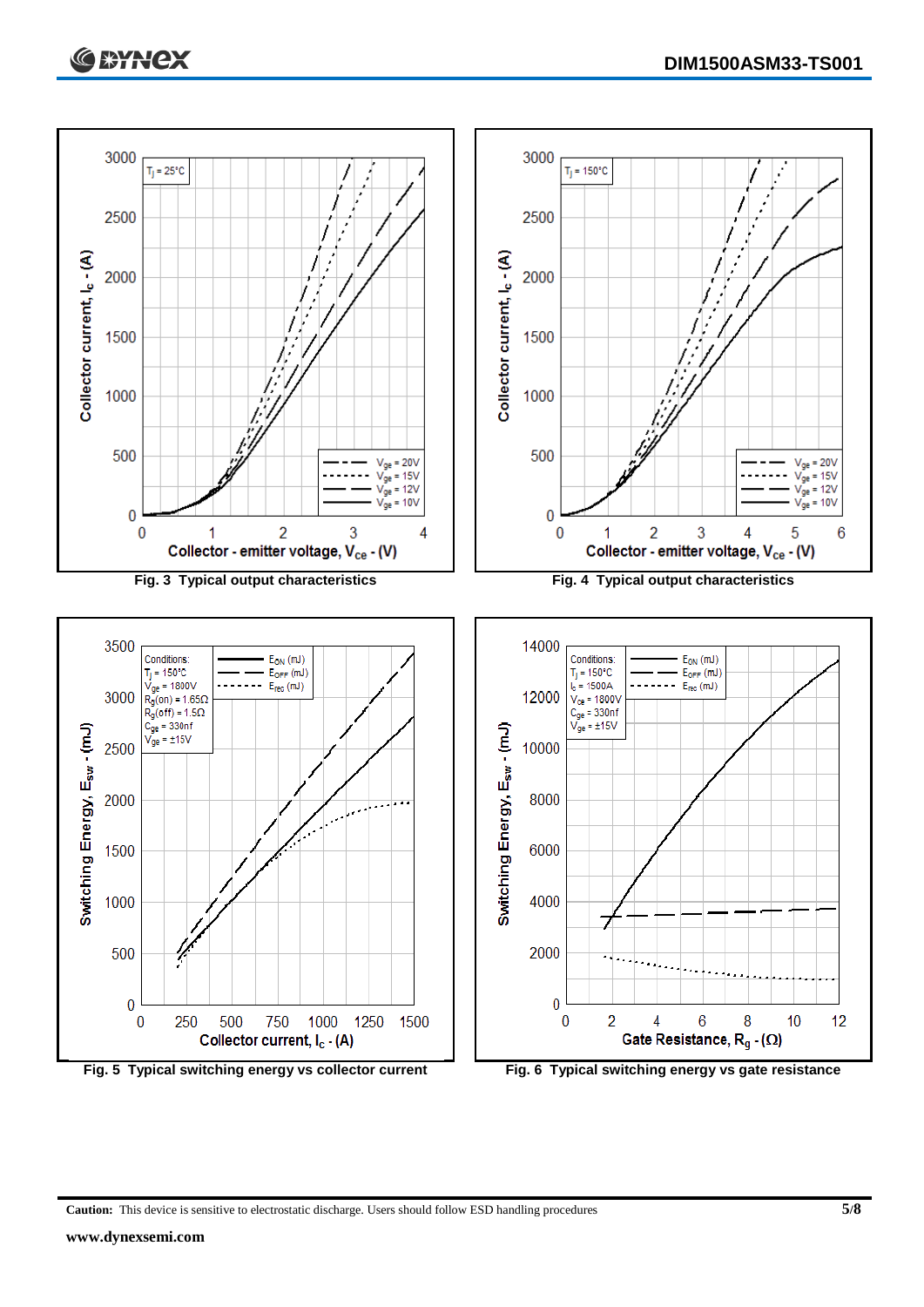

**Fig. 9 Diode reverse bias safe operating area Fig. 10 Transient thermal impedance**

**C SYNCX**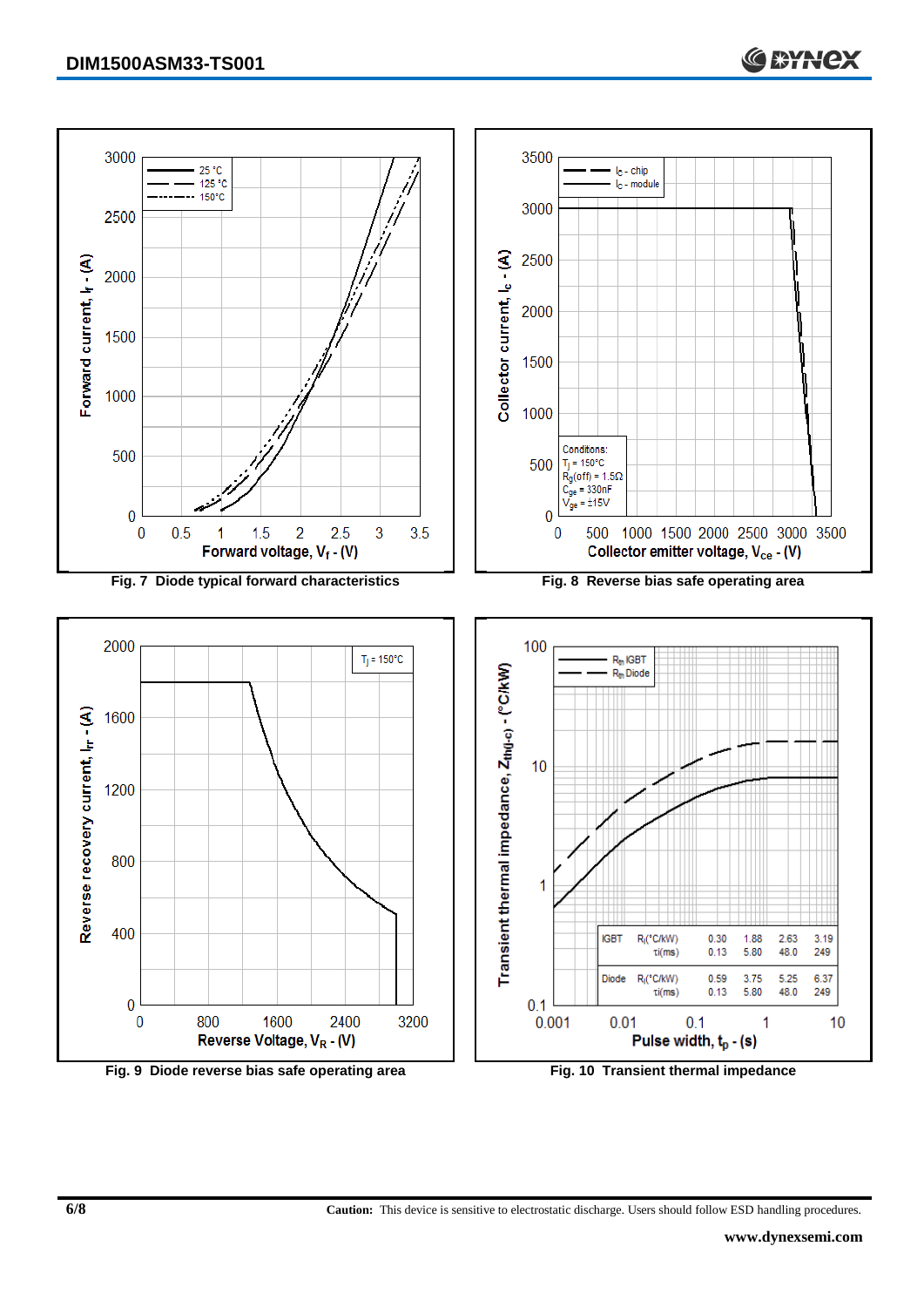

# **PACKAGE DETAILS**

For further package information, please visit our website or contact Customer Services. All dimensions in mm, unless stated otherwise. **DO NOT SCALE.**



**Caution:** This device is sensitive to electrostatic discharge. Users should follow ESD handling procedures **7/8**